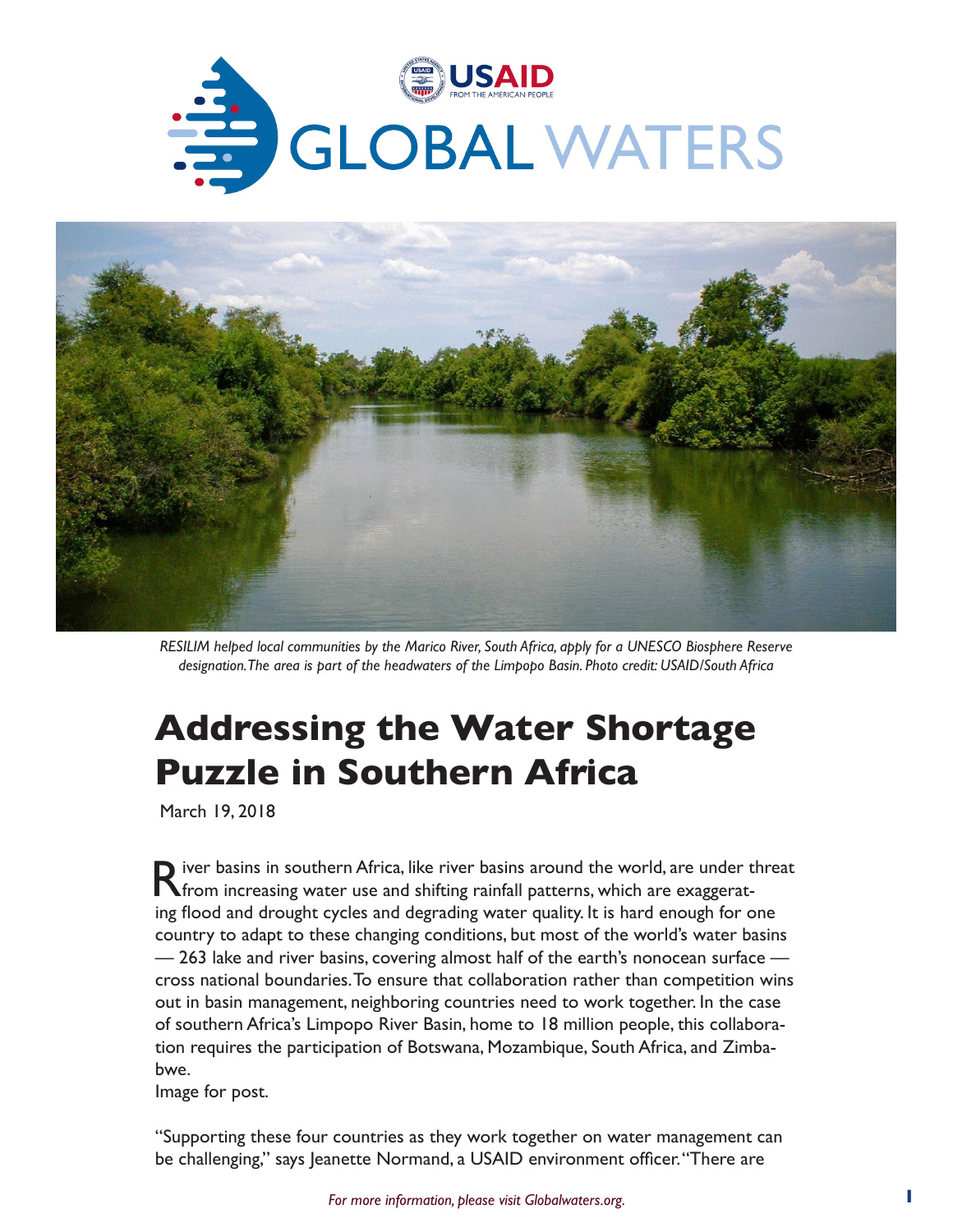lots of regulations on the books, but getting the different national departments to work together, and then raise that collaboration up to a transboundary scale, poses additional challenges." Normand helps manage a seven-year USAID program (2012– 2020) that is taking on this challenge.

### **Approach**

Resilience in the Limpopo Basin Program (RESILIM) is comprised of two components, one of which ended in 2017 and supported efforts in the four countries to improve shared management of water resources. Overall, the program's goal was to improve and protect the Limpopo River's health, and therefore, improve the lives of the millions who depend on it, from the community to the international level. Consultation, collaboration, and partnership were at the heart of RESILIM's approach. The other component of RESILIM — which runs through 2020 — is managed by the Association for Water and Rural Development (AWARD), a South African NGO, and focuses on the Olifants catchment within the overall Limpopo Basin.

The program used a "Nexus Approach," which takes into account the fact that reducing vulnerability and building the resilience of people and ecosystems requires integrating scientific evidence on water, biodiversity, and climate — too often addressed separately — into policies that solve problems that residents face every day. Rather than taking a siloed approach, RESILM encouraged stakeholders to think holistically in translating evidence into action to improve governance, strengthen livelihoods, and manage water demand. As outlined in the program's final report, RESILIM grounded its work in robust science, leveraged partnership opportunities to attain shared goals, and capitalized on collaborations with different levels of government, the private sector, and civil society to ensure the sustainability of program achievements.

RESILIM focused on "ground up," local-level, bilateral, and transboundary activities resulting in scalable basin-specific impacts that improved natural resource collaboration and management, and catalyzed broader policy action. The team developed strong working relationships with a wide range of government and nongovernment actors in all four basin countries to build a community of practice around this Nexus Approach, and shared research broadly throughout the basin through multi-stakeholder technical workshops.

This nuanced approach, simultaneously addressing opportunities at both the individual river and overall basin level, allowed the project to engage on multiple levels and scale up productive approaches. "The basin-level portion of the RESILIM project coordinates efforts at a transboundary level and helps harmonize differing rules and approaches that exist in each state so that they can better coordinate," explains Normand. The Olifants portion of the program allows RESILIM to focus on community-level issues within the Olifants catchment, and gives the program the flexibility to address resource management problems and solutions on a variety of levels. This combination of approaches allowed RESILIM to build on existing initiatives and pilot and roll out promising new ones.

Kule Chitepo, project director of the basin-wide initiative, explains that another reason for the program's flexibility was the funding source. "Alongside water and sanitation funding, RESILIM was funded in almost equal parts by climate change and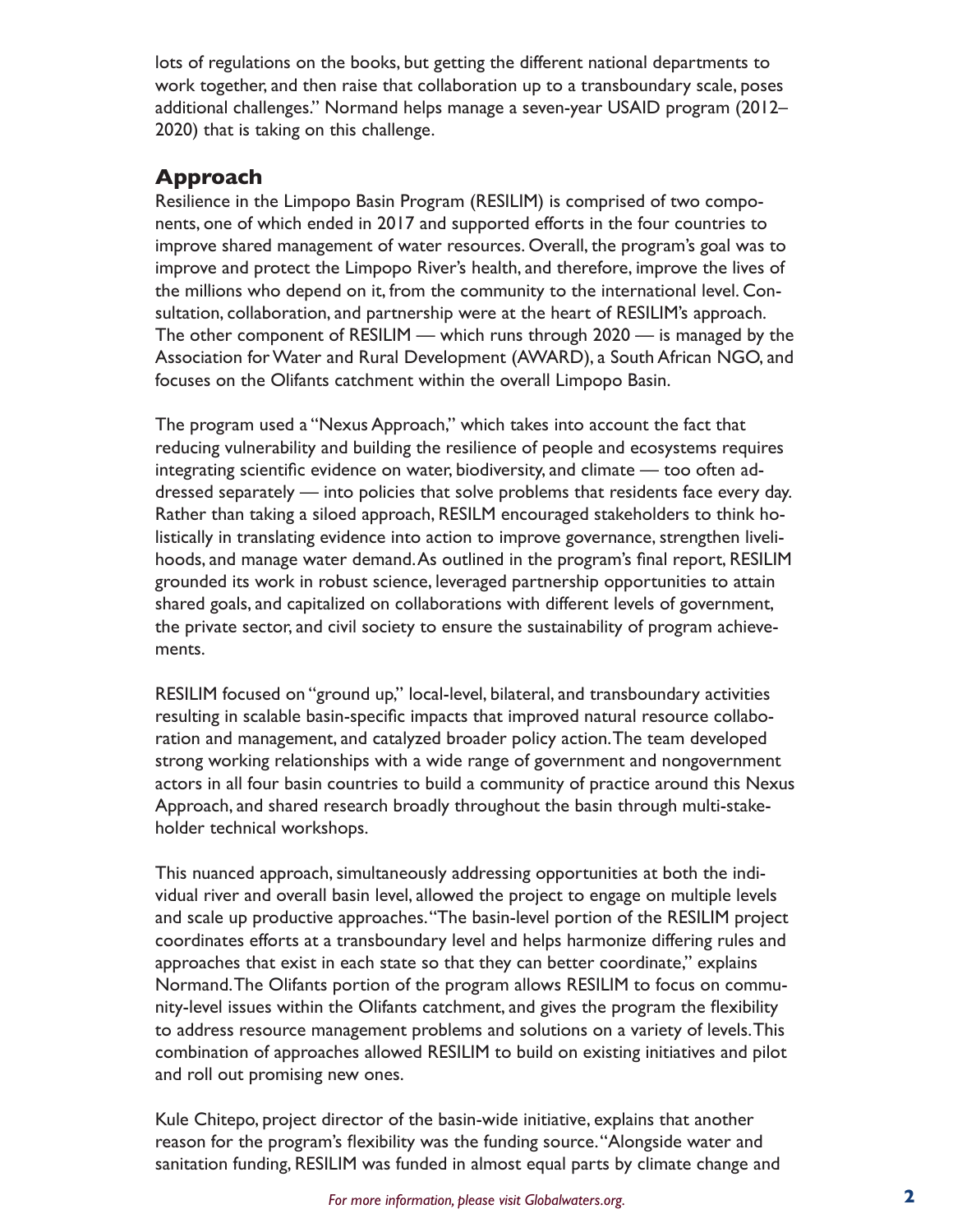biodiversity resources," he says. "This allowed us to work on solutions to problems that were holistic in nature."

According to Normand and Chitepo, the flexibility from multiple mechanisms working at multiple scales, while programming multiple sources of funds, was one of the driving reasons behind the program's success. "If you're trying to work at a basin level, owing to the diverse challenges we encounter, we really need that mix of approaches and geographies in order to truly affect water quality and the health of the river, and as a result benefit the communities that rely upon the river" Normand explains. "We were able to do that using an integrated approach enabled by integrated funding."

Grants to more than a dozen local and international partners extended the program's reach while establishing a diverse set of scalable and sustainable interventions. Some of these interventions, discussed in further detail below, include water hyacinth control, designation of UNESCO Biosphere protected status to key catchments, water pollution monitoring, and aquifer surveying. Taken together, these initiatives illustrate the multisectoral Nexus Approach, working from the community to the national to the transboundary level, and covering the breadth of issues confronting the Limpopo River Basin.

#### **Water Hyacinth Control**

A significant threat to water in southern Africa comes from a surprising source: a lovely purple flower called the water hyacinth. Introduced from South America, water hyacinth has become an invasive species, spreading quickly through the waterways across Africa and growing in thick green mats that choke off aquatic oxygen supplies for fish, block navigation of waterways, and reduce access to water sources. This is a huge problem in the Limpopo Basin. "Hyacinth limits the availability of water because it depletes supply in an already a water-scarce basin," says Chitepo. "There's a lot of reliance on rain-fed economic activity, whether it's subsistence agriculture or commercial agriculture, and when this [rainfall] is not certain due to the impacts of climate change, then you want to be able to draw on other sources of water. But if those other sources are compromised because of poor water quality or the clogging up of dams and rivers you can get into a vicious cycle of over-abstraction and degradation."

Governments in the basin acknowledge the challenges, and appreciate RESILIM's help in addressing them. "The governments of South Africa and Botswana have a long history of partnering on water issues but have lacked resources to work collaboratively in addressing invasive species like the water hyacinth," explains Normand. "To address this shared challenge, they've created a collaborative management agreement and jointly track water hyacinth and water quality in portions of the river." Armed with data showing the current and projected future impacts of water hyacinth on the water, biodiversity, and economy of the basin, the RESILIM team brought the two governments together to share experiences and take coordinated action on both sides of the border. An additional hope is that the government relationships built through this agreement will translate to stronger future partnerships on other water-related issues.

RESILIM also explored ways to make use of all the biomass that water hyacinth cre-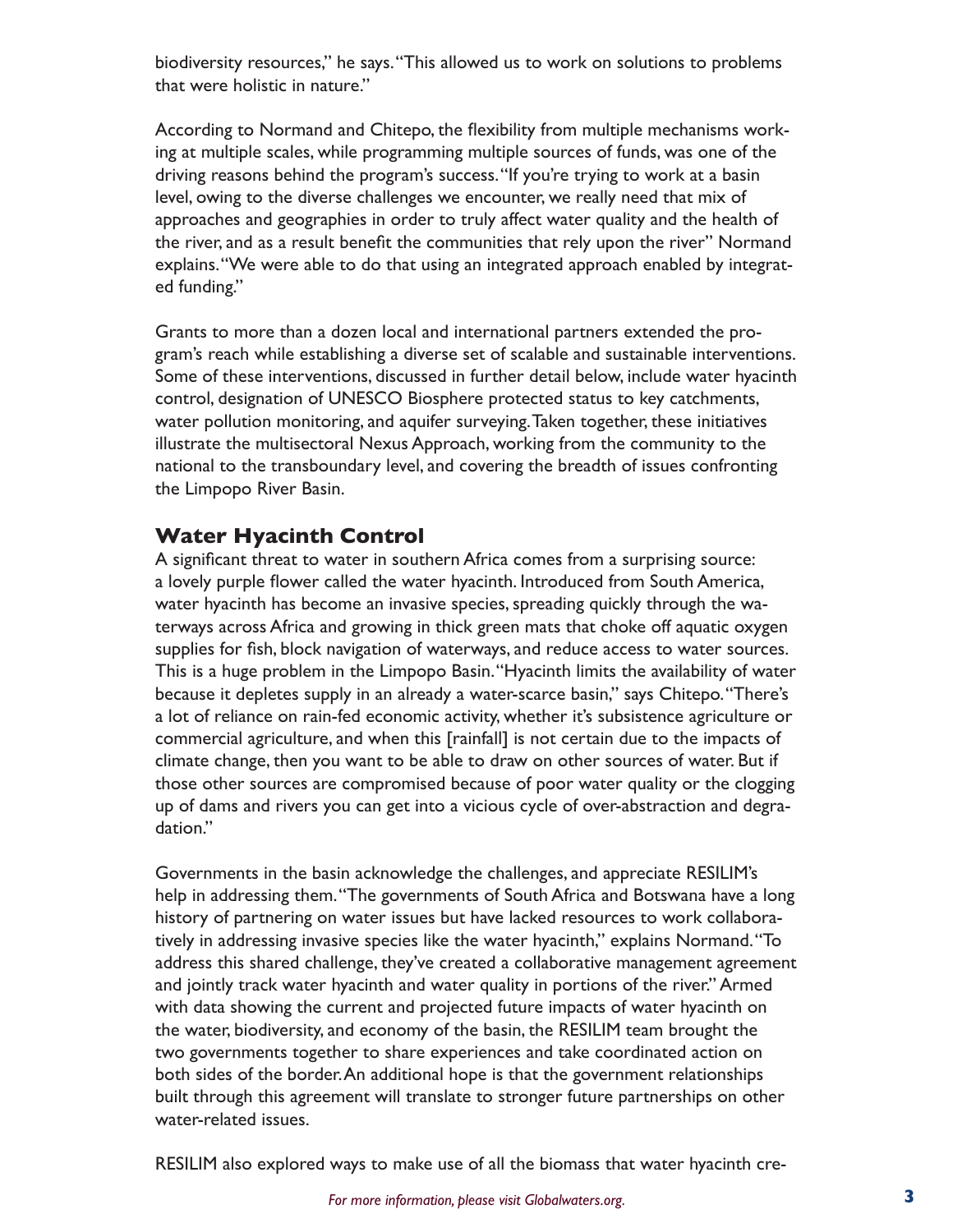ates (its weight can increase by 50 percent in just seven days). "We helped them look at options for how they could use the water hyacinth sustainably," says Chitepo. One of these options was charcoal production from water hyacinth. Wood charcoal is a common fuel source in rural southern Africa, leading to unsustainable tree cutting, so any alternative fuel source is valuable.

The team demonstrated that water hyacinth can be used to form charcoal briquettes. A self-sustaining briquette production program could result in the removal of the invasive plants, a reduction in deforestation, and the creation of an important income source. RESILIM's study on water hyacinth biomass charcoal production also generated interest outside the basin, with requests for more information coming from other countries feeling the pressure of deforestation.

#### **UNESCO Biosphere Status**

RESILIM applied its Nexus Approach to the protection of an entire ecological zone by applying for UNESCO Biosphere Reserve designation for a critical catchment area in the headwaters of the Limpopo Basin. A Biosphere Reserve is an area that is deemed to have special global ecological significance. It consists of three interrelated zones with corresponding levels of protection: 1) the core area, which is most strictly protected in terms of human uses; 2) the buffer zone, which surrounds the core area and where human activities compatible with preservation, such as ecotourism, can take place; and 3) the transition zone, where the greatest range of activity is allowed, including carefully managed agriculture.

Communities around South Africa's Marico River, part of the Limpopo River's headwaters, are proud that water from their river is clean enough to drink without treatment and wanted to make sure it stayed that way. RESILIM worked with a local community group, the Marico River Conservation Association (MRCA), to apply for UNESCO Biosphere protected status. The area had to first be declared a protected environmental area by South Africa's Department of Environmental Affairs (DEA), which happened in September 2016. The Biosphere application then had to be submitted to and accepted by the South Africa Department for Rural Environment and Agriculture Development (READ), the provincial conservation authority. With READ approval in hand, the application then went through an extensive public participation process, which included soliciting input from landowners and detailing baseline data on its current conservation status.

Lara Rall, RESILIM's communications officer, explains that the project expanded in scope as more landowners came on board over the months of discussions. "Originally this area was only going to be about 60,000 hectares. After about a year and a half of consultation with local landowners, and their recognition of the value that the protected status will bring, it's now going to be about 450,000 hectares." In addition to recognizing the ecological value of their land, landowners in the area were also convinced of the economic opportunity that Biosphere designation could bring through increased tourism. READ supported this expansion, which protected three additional rivers in the headwaters region of the Limpopo Basin. The DEA formally submitted the Biosphere application to UNESCO in August 2017, and the community group is hoping to receive confirmation that it has been approved following a UNESCO meeting in June.

This complex process required sustained partnership between USAID and the MRCA, and resulted in a powerful and well-organized unit including the community group, lo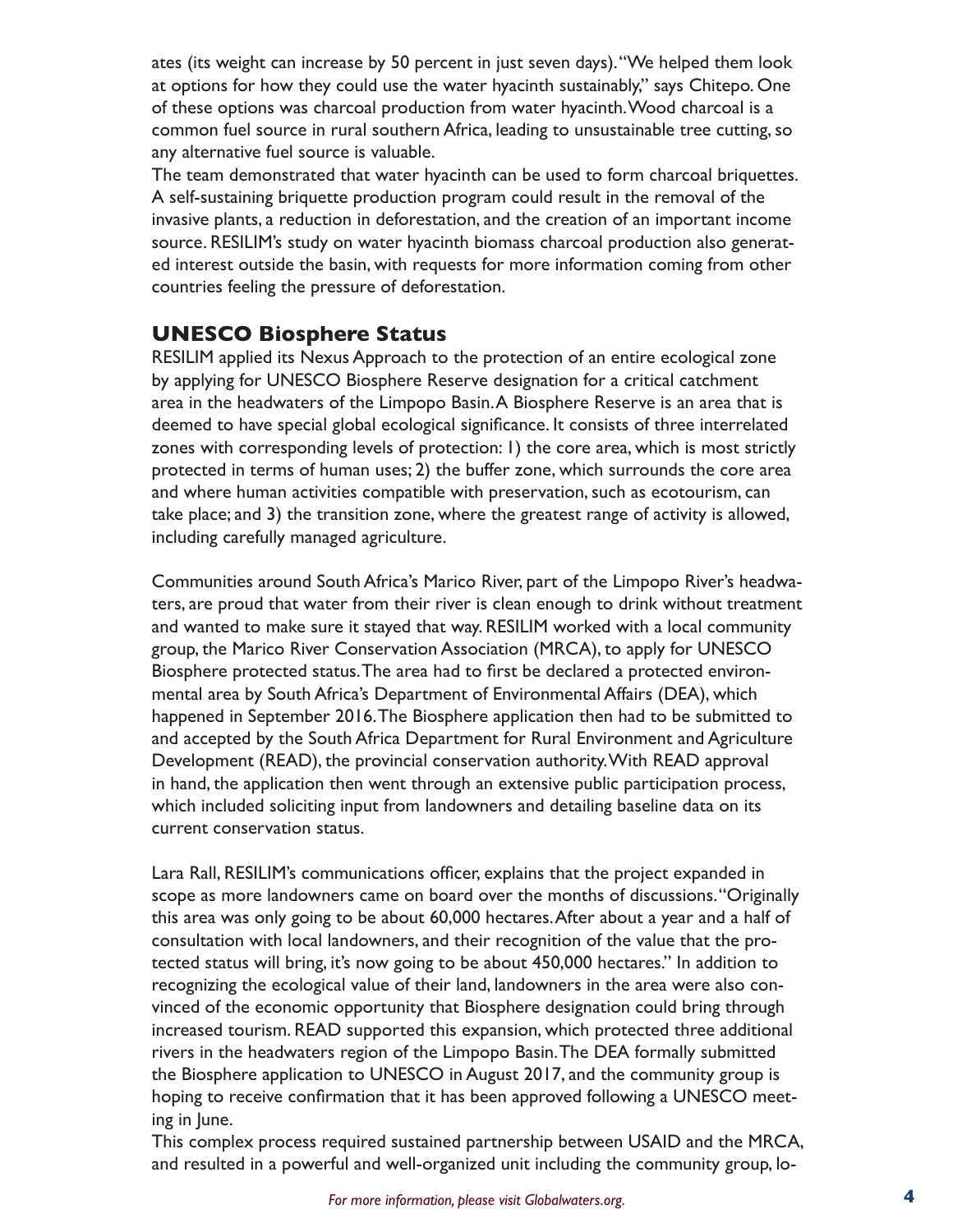cal landowners, and local government. Chitepo explains how USAID helped the MRCA navigate this complex process. "We provided scientists and scientific input where we could," he says. "At many different levels, we helped them take what was initially a small, regional concept and transform it into a huge biodiversity-significant conservation initiative."

MRCA director Daan van der Merwe credits the important role USAID played in making this vision a reality. "MRCA could without fail fall back on the unwavering assistance of the RESILIM/USAID team for encouragement and financial support," he says. "For this ongoing support, the MRCA team and landowners of the area salute the USAID team."

## **Surveying Aquifers**

As extreme weather events like droughts become more common and surface water sources become more scarce or unreliable, pressure on groundwater sources grows. The problem is that very little is known about aquifers throughout Africa. RESILIM stepped in to try to fill this information gap for the Ramotswa Aquifer along the border between Botswana and South Africa. This transboundary Ramotswa project investigates the hydrogeological, socio-economic, and institutional conditions of the aquifer with the hope that the emerging scientific data will promote transboundary and collaborative management of this critical source of water in the upper Limpopo Basin.

"For the first time, we are investigating the aquifer to understand how it works, how groundwater recharges, how much water is there, and what is the quality of the water," says Rall.

For three weeks in early 2016, RESILIM partner Exploration Resources International used a helicopter fitted with sophisticated sensors to survey the aquifer from the air. They collected electromagnetic readings fed into a database that stakeholders can use to create GIS–enabled maps related to groundwater availability, productive areas for recharge, at-risk areas for aquifer contamination, and other groundwater-related themes. RESILIM trained government and NGO representatives on both sides of the border to use the database to inform water management activities, with a focus on water supply, contaminant control, and water as an input for sustainable livelihoods and development.

"We worked together with our partners from the International Water Management Institute, the Joint Permanent Technical Commission on Water Quality and Water Hyacinth, and various universities to study the aquifer," says Rall. "This is a really important piece of science that we've produced that I think is going to be quite valuable for the future."

# **Monitoring Water Pollution from Mining**

In one part of the river basin, communities learned how to use science and the law to empower themselves in the fight against water pollution from platinum, coal, and vermiculite mining. Limpopo Province has historically struggled with both legal and illegal mining operations dumping waste into the river and its tributaries. Under RESILIM's cooperative agreement, the South African NGO AWARD has developed an app that collects data from monitoring stations along the waterways and displays in real-time where water levels are getting low. When this happens, the dilution potential of the riv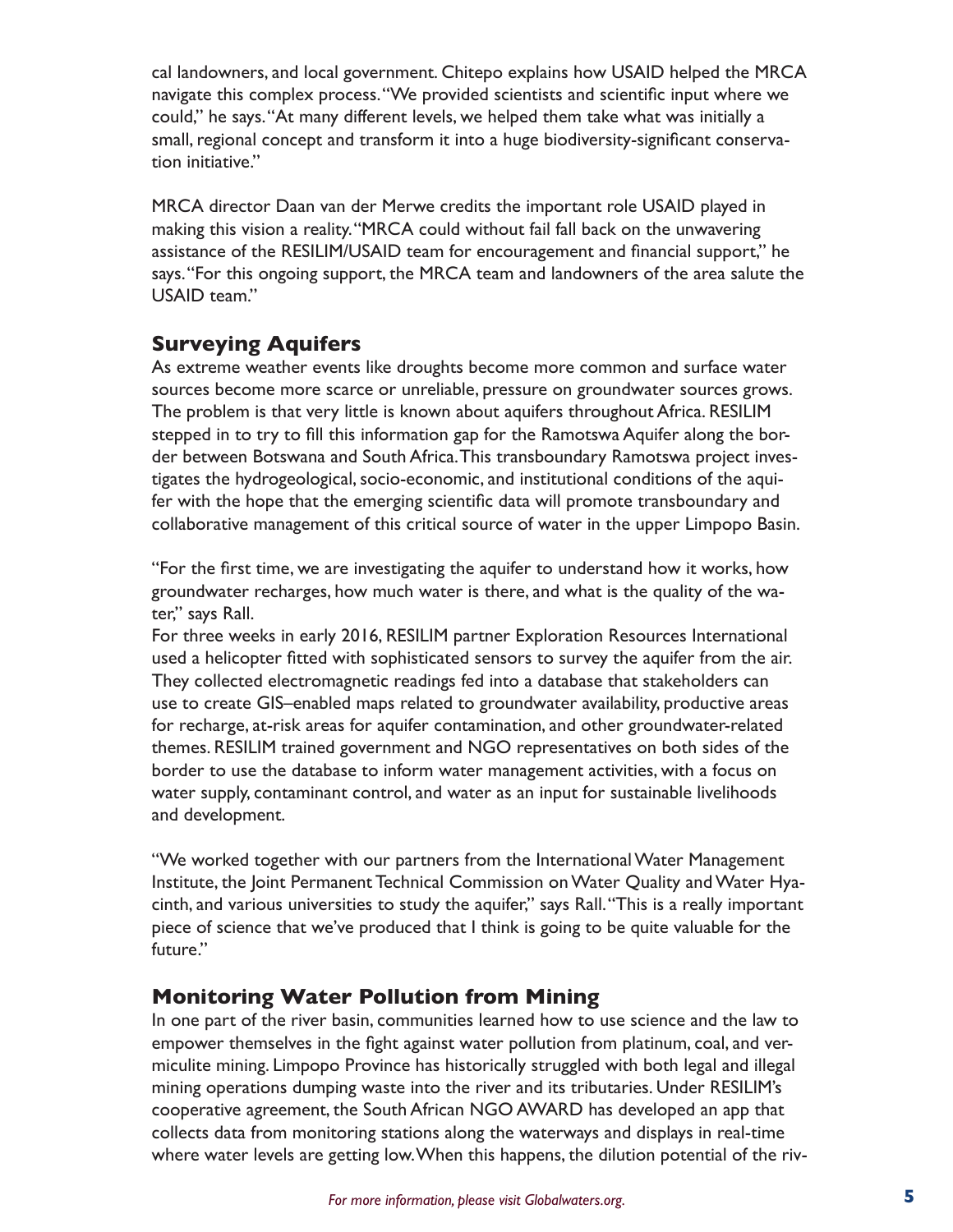er decreases and concentrations of toxic chemicals can become problematic, exposing people to serious health risks. "But a sudden increase in the flow of a river doesn't always mean rainfall," explains Hugo Retief, one of AWARD's team of researchers. "It could be due to a toxic spill or an unlawful discharge into the river." AWARD's innovative FLOW Tracker app helps communities monitor what is happening to its rivers.

Normand explains that AWARD worked with a community-based human rights organization to collect evidence to prosecute polluters. "This organization works with citizens to help them understand what their rights are and then advises them on the robust chain of evidence required in each case. This builds capacity to correctly collect evidence and data in a way that it is able to be used in a court of law," she says. "This is really empowering people at a local level to take matters into their own hands." In the long run, this sort of grassroots pressure may change policy and regulation to favor future water quality over short-term mining interests.

#### **Lessons Learned**

Many lessons came out of the complex five-year program. While working across boundaries with sovereign nations, strong relationships are critical to navigating political complexity, catalyzing joint management, and minimizing conflict or competition over resources. This was certainly the case with the water hyacinth control activity. "It's not very easy to get countries to cooperate across borders in the first place," says Chitepo. "It's essential to form relationships, build the trust required for countries to sit down, cooperate and plan together, and collaboratively think through the implications of national planning on basin-wide approaches."

RESILIM staff and partners found that collaborating with existing institutions, rather than creating new initiatives, injects new energy into existing systems and supports impact sustainability. This type of collaboration also avoids the creation of duplicative or redundant institutions that would confuse mandates and compete for already scarce resources.

Other important lessons learned, as the work on the Biosphere application process demonstrated, include the importance of democratic and accountable governance; long-range thinking and planning; the engagement of a motivated private sector; organizational and institutional capacity and visionary political leadership; and aligned incentives.

## **Conclusion**

RESILIM's mandate is challenging: to bring together four national governments, including multiple agencies in each, to work on the common goal of preserving their shared water resources in the midst of changing environmental conditions. Over five years, the program was able to build capacity and levels of trust among all the stakeholders — from local, regional, and national governments to the private sector and local community groups — leading to real sustainable progress on the ground. From water hyacinth control to the creation of Biosphere reserves to the monitoring of water quality to researching groundwater sources, RESILIM has demonstrated that its scientifically based Nexus Approach is helping build the resiliency of communities and ecosystems to cope with changing natural resource conditions.